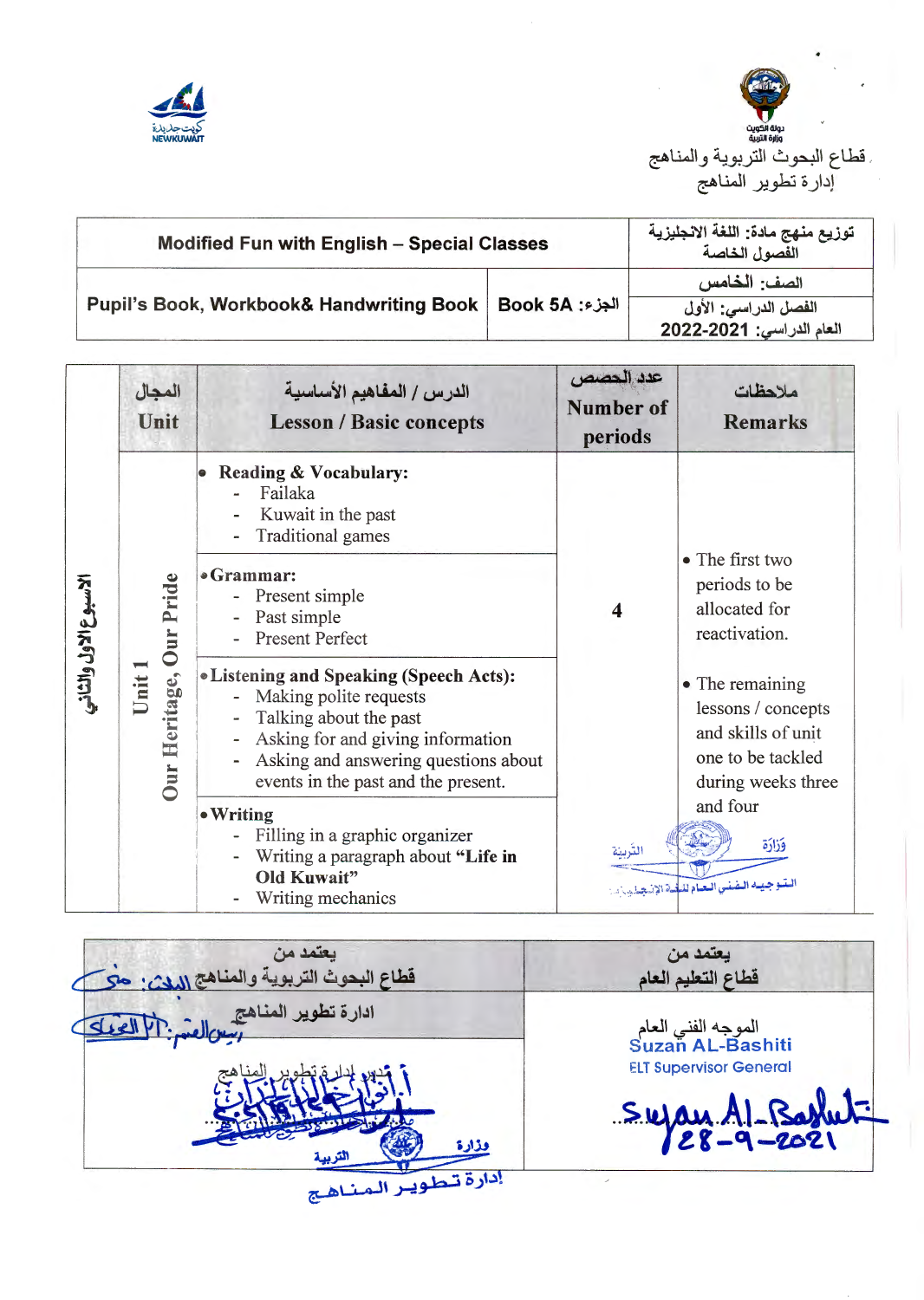



قطاع البحوث التربوية والمناهج إدارة تطوير المناهج

| <b>Modified Fun with English - Special Classes</b> |                | توزيع منهج مادة: اللغة الانجليزية<br>الفصول الخاصة               |
|----------------------------------------------------|----------------|------------------------------------------------------------------|
| Pupil's Book, Workbook& Handwriting Book           | الجزء: Book 5A | الصف: الخامس<br>الفصل الدراسي: الأول<br>العام الدراسي: 2021-2022 |

|                       | المجال<br>Unit                 | الدرس / المفاهيم الأساسية<br><b>Lesson / Basic concepts</b>                                                                                                                                                    | عدد الحصص<br>Number of<br>periods                | ملاحظات<br><b>Remarks</b> |
|-----------------------|--------------------------------|----------------------------------------------------------------------------------------------------------------------------------------------------------------------------------------------------------------|--------------------------------------------------|---------------------------|
| لاسبوع الثالث والرابع |                                | Reading & Vocabulary:<br>Failaka<br>Kuwait in the past<br>Traditional games                                                                                                                                    |                                                  |                           |
|                       | Pride<br>Our                   | •Grammar:<br>- Past simple<br><b>Present Perfect</b><br>Suffixes                                                                                                                                               | 4<br>البتوجيده التفني العبأ للغبة الإنبجيلييزيية |                           |
|                       | Heritage,<br>iit<br><b>Our</b> | • Listening & Speaking (Speech Acts):<br>- Making polite requests<br>Talking about the past<br>Asking for and giving information<br>Asking and answering questions about<br>events in the past and the present |                                                  | وَزَارَة                  |
|                       |                                | • Writing<br>Filling in a graphic organizer<br>Writing a paragraph about "My Last Trip"<br>Writing mechanics                                                                                                   |                                                  |                           |

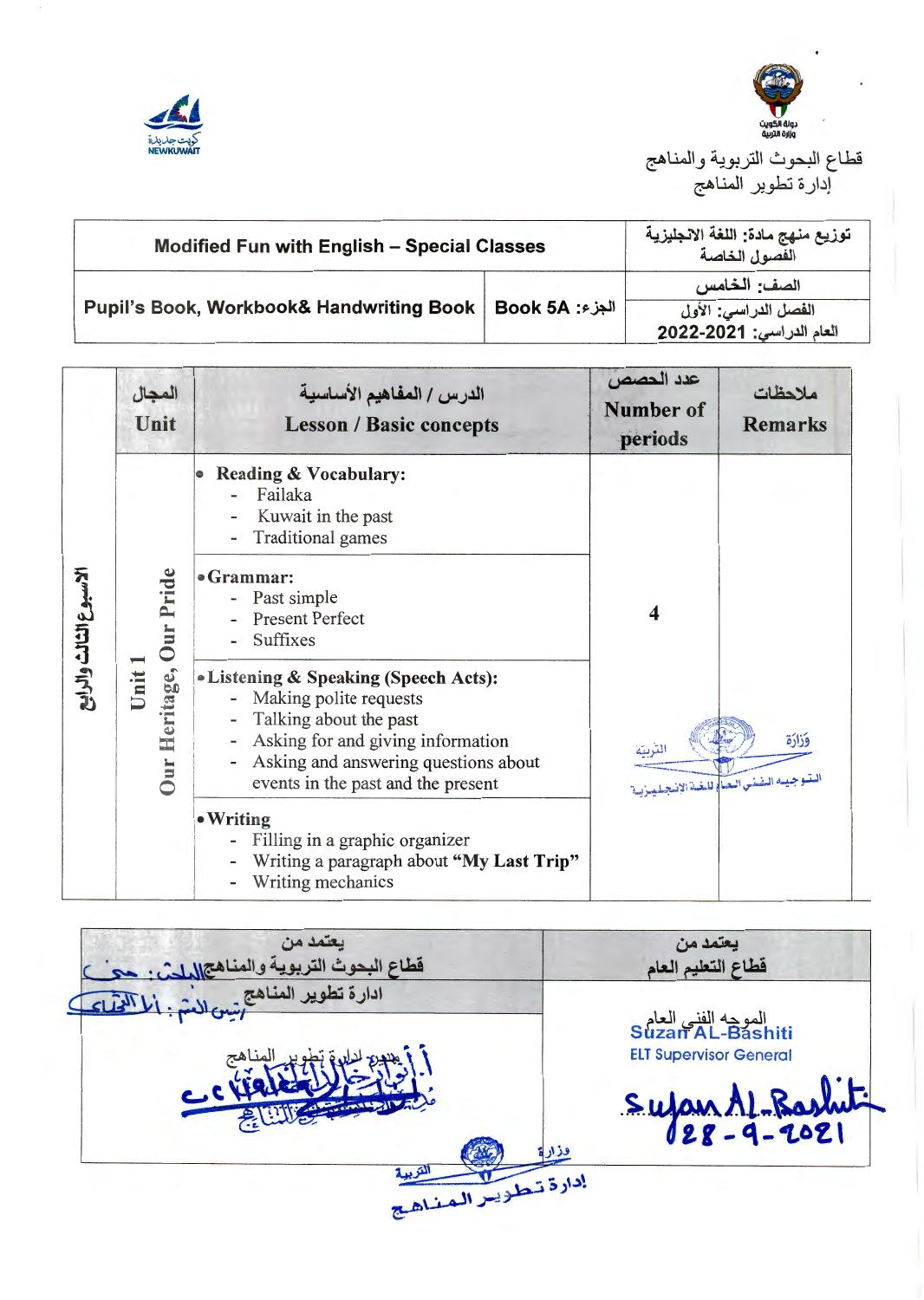



قطاع البحوث التربوية والمنا إدارة تطوير المناهج

| <b>Modified Fun with English - Special Classes</b>  |                | توزيع منهج مادة: اللغة الانجليزية<br>الفصول الخاصة               |
|-----------------------------------------------------|----------------|------------------------------------------------------------------|
| <b>Pupil's Book, Workbook&amp; Handwriting Book</b> | الجزء: Book 5A | الصف: الخامس<br>الفصل الدراسي: الأول<br>العام الدراسي: 2021-2022 |

|                    | المجال<br>Unit                           | الدرس / المفاهيم الأساسية<br><b>Lesson / Basic concepts</b>                                                                                                            | عدد الحصص<br>Number of<br>periods | ملاحظات<br><b>Remarks</b>                                                  |
|--------------------|------------------------------------------|------------------------------------------------------------------------------------------------------------------------------------------------------------------------|-----------------------------------|----------------------------------------------------------------------------|
| ঈ                  |                                          | <b>Reading &amp; Vocabulary:</b><br>Shopping<br>Schools in the past<br>Communication                                                                                   |                                   |                                                                            |
|                    | New                                      | • Grammar:<br>Anything / something<br>Past simple                                                                                                                      |                                   | The remaining<br>lessons / concepts                                        |
| بوع الخامس والسادس | Old to 1<br>$\mathbf{z}$<br>Unit<br>From | • Listening & Speaking (Speech Acts):<br>- Talking about shopping<br>Making plans for the future<br>Asking & answering questions about<br>events in the past & present | 4                                 | and skills of unit<br>two to be tackled<br>during weeks<br>seven and eight |
|                    |                                          | • Writing<br>Filling in a graphic organizer<br>Writing a paragraph "Going<br>Shopping"<br>Writing mechanics                                                            | التربية                           | فزارة<br>الستوجيد الفني العام للغة الإنبصليرية                             |

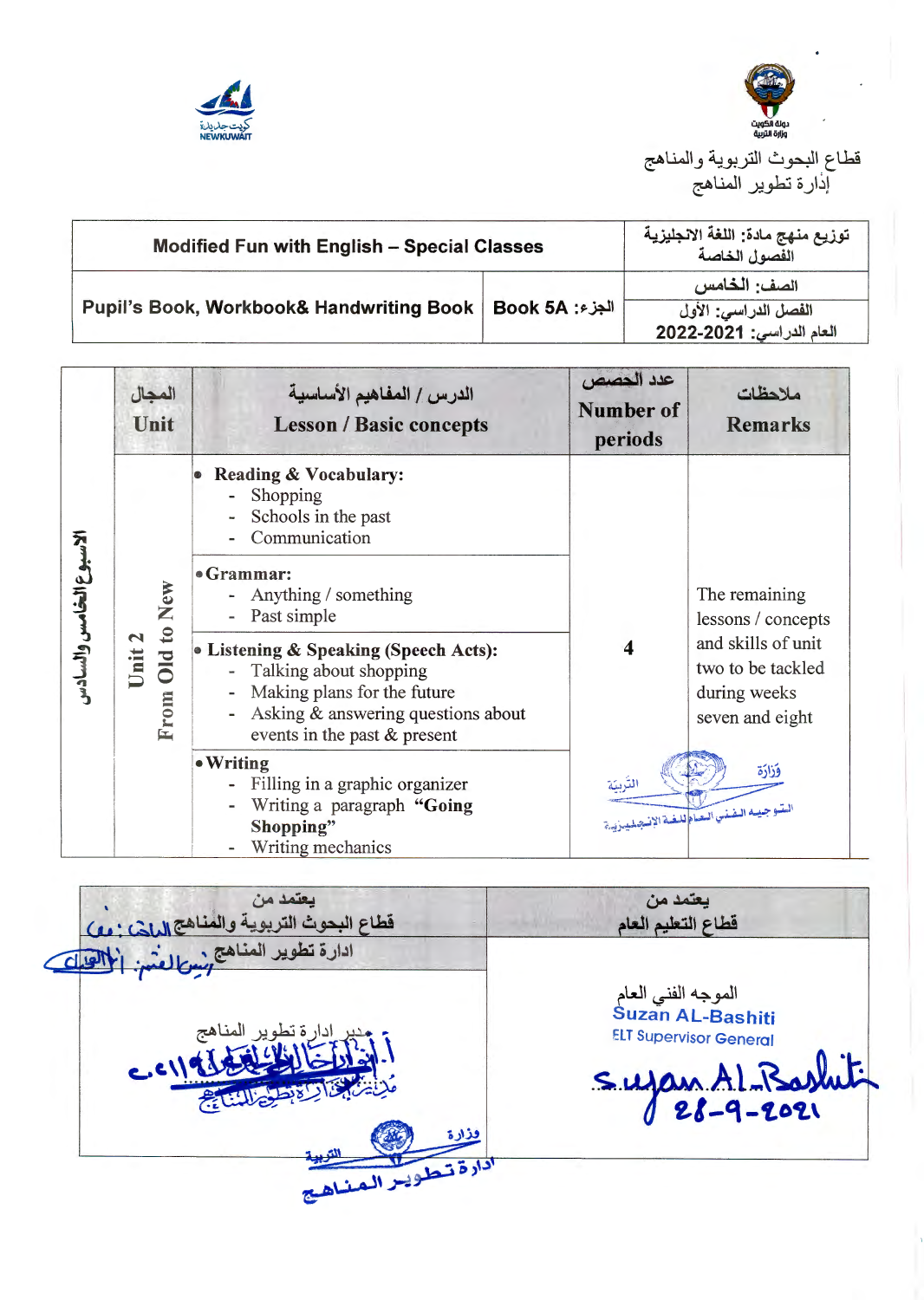



قطاع البحوث التربوية والمناهج

إداره بطوير المناهج

| <b>Modified Fun with English - Special Classes</b>           | توزيع منهج مادة: اللغة الانجليزية<br>الفصول الخاصة |
|--------------------------------------------------------------|----------------------------------------------------|
| Pupil's Book, Workbook& Handwriting Book   Book 5A الجزء: 68 | الصف: الخامس<br>الفصل الدراسي: الأول               |
|                                                              | العام الدراسي: 2021-2022                           |

|                       | المجال<br>Unit | الدرس / المفاهيم الأساسية<br><b>Lesson / Basic concepts</b>                                                                                                                    | عدد الحصص<br>Number of<br>periods | ملاحظات<br><b>Remarks</b>              |
|-----------------------|----------------|--------------------------------------------------------------------------------------------------------------------------------------------------------------------------------|-----------------------------------|----------------------------------------|
| لاسبوع السابع والثامن | Old to New     | Reading & Vocabulary:<br>Shopping<br>Schools in the past<br>Communication                                                                                                      | $\boldsymbol{\Delta}$             |                                        |
|                       |                | • Grammar:<br>Coordinating conjunctions (and, but, or, so)<br>Past simple<br>Prepositions of place<br>(Going to) for future plans                                              |                                   |                                        |
|                       | Unit 2<br>From | • Listening & Speaking (Speech Acts):<br>Making plans for the future<br>- Describing places and location<br>Asking & answering questions about events<br>in the past & present |                                   | فزارة                                  |
|                       |                | • Writing<br>Filling in a graphic organizer<br>Writing a paragraph using a weekly planner<br>Writing mechanics                                                                 |                                   | المتوجيده الفنني العام للغدة الانجليزد |

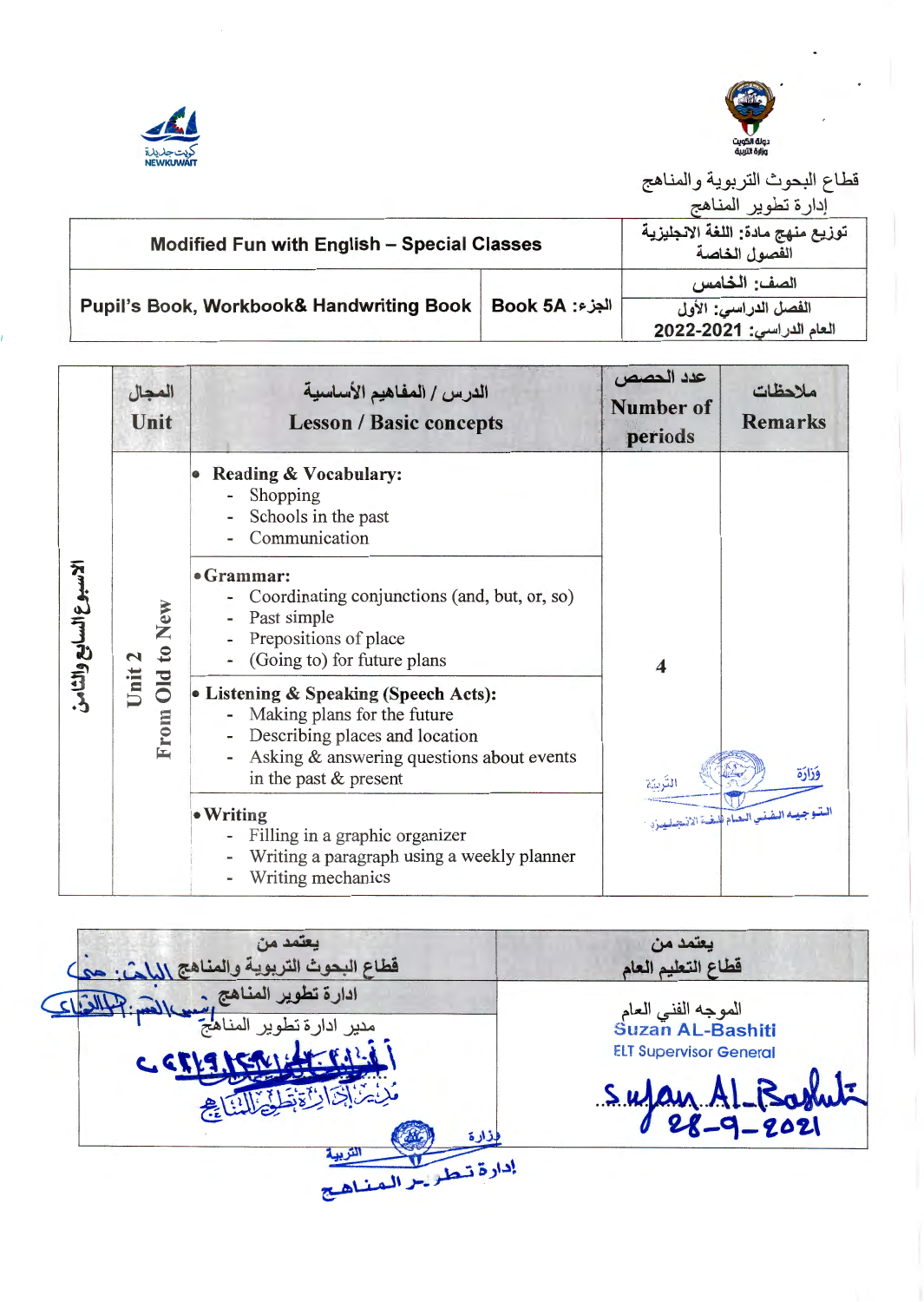



قطاع البحوث التربوية والمناهج<br>إدارة تطوير المناهج

| <b>Modified Fun with English - Special Classes</b>                   | توزيع منهج مادة: اللغة الانجليزية<br>الفصول الخاصة |
|----------------------------------------------------------------------|----------------------------------------------------|
|                                                                      | الصف: الخامس                                       |
| Pupil's Book, Workbook& Handwriting Book   Book 5A الجزء: 68 Pupil's | الفصل الدراسي: الأول<br>العام الدراسي: 2021-2022   |

|                    | المجال<br>Unit          | الدرس / المفاهيم الأساسية<br><b>Lesson / Basic concepts</b>                                                                                                                                                                                                                                                                                                                                                         | عدد الحصص<br>Number of<br>periods                                                  | ملاحظات<br><b>Remarks</b>                                                                                                          |
|--------------------|-------------------------|---------------------------------------------------------------------------------------------------------------------------------------------------------------------------------------------------------------------------------------------------------------------------------------------------------------------------------------------------------------------------------------------------------------------|------------------------------------------------------------------------------------|------------------------------------------------------------------------------------------------------------------------------------|
| ببونالتاسع والعاشه | Lead<br>Read to<br>Unit | <b>Reading &amp; Vocabulary:</b><br>Reading<br>$•Grammar$ :<br>- Too / enough<br>Past simple with sequence adverbs<br>• Listening & Speaking (Speech Acts):<br>- Talking about events in the past<br>Expressing gratitude<br>Talking about books<br>Expressing likes & dislikes<br>$\bullet$ Writing<br>- Filling in a graphic organizer<br>Writing a story about "A Day at the Book"<br>Fair"<br>Writing mechanics | $\overline{\mathbf{4}}$<br>التربية<br>المتسوجيسه المفني البهام للغية الإضتصلييزيية | The remaining<br>lessons/<br>concepts and<br>skills of unit<br>four to be<br>tackled during<br>weeks eleven<br>and twelve<br>فذارة |